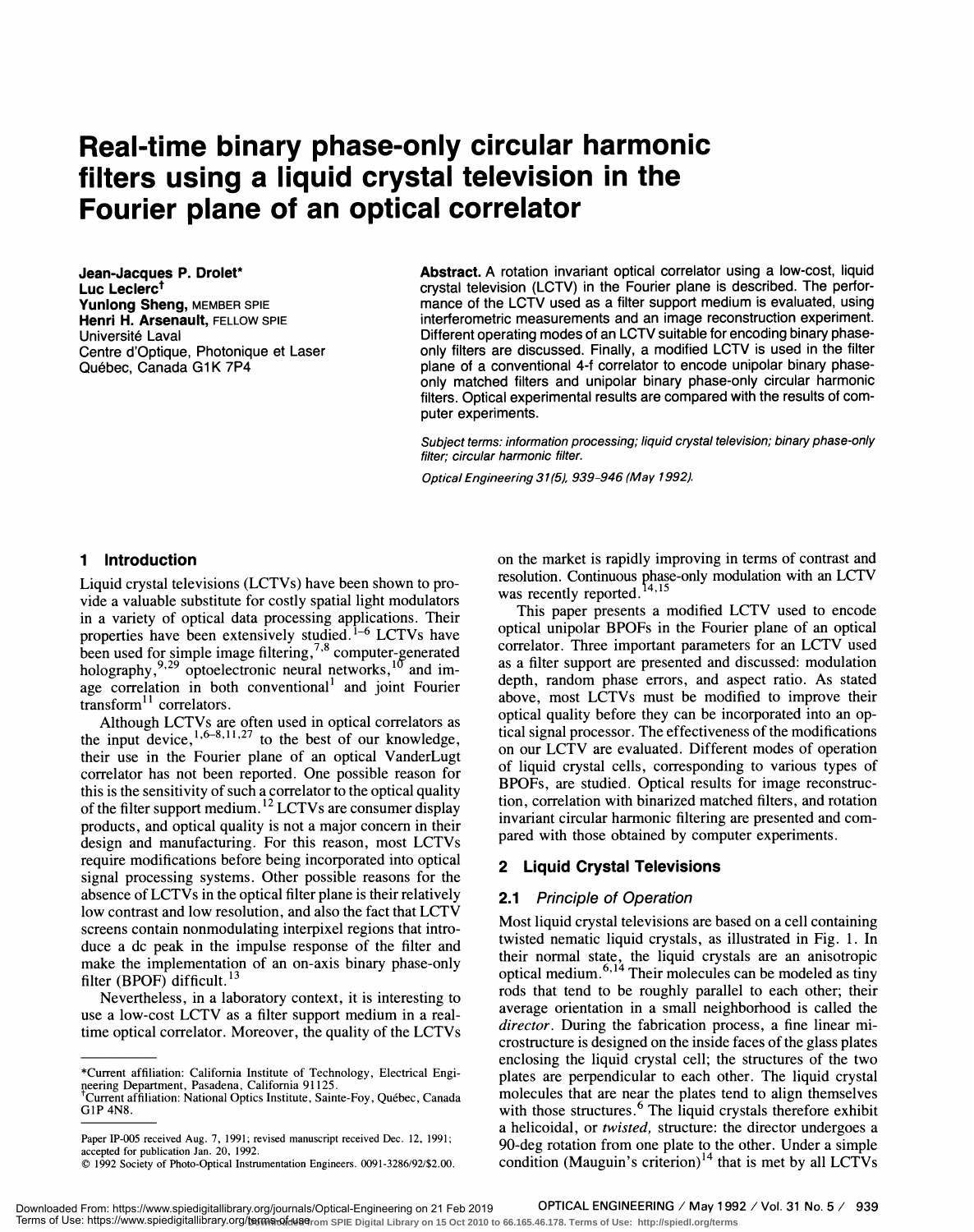

Fig. 1 A twisted nematic liquid crystal cell with two parallel polarizers.

under visible light illumination, a linearly polarized light beam that enters the cell with its polarization direction parallel to the director emerges as a linearly polarized beam, rotated by roughly 90 deg relative to the input beam. The liquid crystal director acts as a guide for the light polarization direction.

Therefore, when parallel polarizers are placed on both sides of the cell and are aligned with the liquid crystal director at the cell input, as illustrated in Fig. 1, the transmittance of the cell is very weak. The anisotropy that causes light rotation, however, is easily destroyed by the appli- cation of a small electric field. This is the purpose of the transparent electrodes present on both glass plates. When a voltage greater than a certain threshold is applied to the cell, most of the original anisotropy vanishes and the liquid crystals no longer significantly affect the light polarization. The cell thus becomes almost transparent. Therefore, the cell shown in Fig. 1, with its parallel polarizers, is an electrically addressable light amplitude modulator. An LCTV is a 2-D array of individually addressed liquid crystal cells, each of them similar to the arrangement of Fig. 1.

## 2.2 Modulation Depth

The liquid crystal television (LCTV) used in our experiments is a low-cost Realistic Pocketvision 5 , model number 16-156, manufactured by Tandy Corporation. It counts  $146 \times 160$  pixels, each of them measuring approximately 480 by 400  $\mu$ m. The electric field applied to the liquid crystal cells is composed of two parts: a constant bias term, determined by a brightness control knob, and the video signal, which can be seen as an excursion from the bias that can be varied from pixel to pixel.

A commonly used measure of contrast for spatial light modulators is the *modulation depth*,<sup>3</sup> defined as

$$
M = \frac{T_{\text{max}} - T_{\text{min}}}{T_{\text{max}} + T_{\text{min}}} \tag{1}
$$

where  $T_{\text{min}}$  and  $T_{\text{max}}$  are, respectively, the minimum and maximum transmissions of the modulator, corresponding to black and white pixels.

Ideally, one would like an SLM to have a maximum transmission near 100%, and a modulation depth equal to 1 . On the Pocketvision 5, as on several other LCTVs, these requirements are somewhat contradictory: setting the brightness control for a high  $T_{\text{max}}$  yields a low contrast, and vice versa. There exists a brightness voltage that maximizes the contrast of the LCTV, but corresponds to a low  $T_{\text{max}}$ . Under illumination by a collimated He-Ne beam  $(\lambda = 632.8 \text{ nm})$ having a diameter of 11 mm, with the brightness control adjusted for maximum contrast, the Pocketvision 5 was found to have a modulation depth of about 0. 89. With  $T_{\text{max}} = 4\%$  and  $T_{\text{min}} = 0.23\%$ , this translates into a contrast ratio  $(T_{\text{max}}/T_{\text{min}})$  of 17:1.

The polarization angle modulation  $\Delta\theta$  between the polarization axes of the emerging beams for light and dark pixels can be derived from the above transmission parameters, according the law of Malus:

$$
\Delta \theta = \arccos\sqrt{T_{\text{min}}} - \arccos\sqrt{T_{\text{max}}} = 8.7 \text{ deg }.
$$
 (2)

Note, however, that this value is slightly inaccurate because the dead (i.e. , nonmodulating) interpixel regions have not been taken into account. Moreover, the polarization rotation for white pixels is not constant, since the TV-rate raster scan causes an oscillation of the polarization rotation with a frequency equal to the scan rate. The value obtained above may therefore be considered as a time-averaged polarization angle modulation; the maximum instantaneous value of  $\Delta\theta$ is larger. This oscillation is a hindrance to a good contrast. Fortunately, recent active matrix liquid crystal screens are much less subject to time variations of the polarization modulation, and can achieve higher time-averaged values for  $\Delta\theta$ .

## 2.3 Scaling

During early experiments, it was found that the Pocketvision 5 LCTV does not conform to the standard 4/3 aspect ratio common to most monitors. When the LCTV is controlled by a standard color graphics adapter, a square is displayed as a rectangle, and a circle as an ellipse. Of course, this would be a serious problem for matched filtering. Two correction methods for this problem come to mind: using a cylindrical lens system, or compensating the displayed images in software. The latter method was chosen. In addition to correcting the aspect ratio, it enables an image scaling that allows maximum use of the surface of the LCTV screen, thereby improving image quality. A computer program that performs two-dimensional scaling with independent scaling factors in the horizontal and vertical directions was written. It uses a simple linear interpolation algorithm. We found that horizontal and vertical expansion factors of 1 .69 and 1 .42, respectively, correct the aspect ratio problem, while maximizing the surface used on the LCTV screen.

## 2.4 Phase Compensation

The unmodified LCTV exhibits significant random phase errors over the surface of its screen. To improve its optical quality, the original glued sheet polarizers were first removed and replaced with good quality external dichroic (1) polarizers, as suggested by Tai.<sup>16</sup> The optical flatness of the screen was then measured using a Zygo Mark III digital Fizeau interferometer. The optical path error over a circular area having a diameter of 5 cm was approximately three

Downloaded From: https://www.spiedigitaliibhary.org/jou/nais/Optical-Engineering on 21 Feb 2019<br>Terms of Use: https://www.spiedigitallibrary.org/t**erms-rot-wse**from SPIE Digital Library on 15 Oct 2010 to 66.165.46.178. Te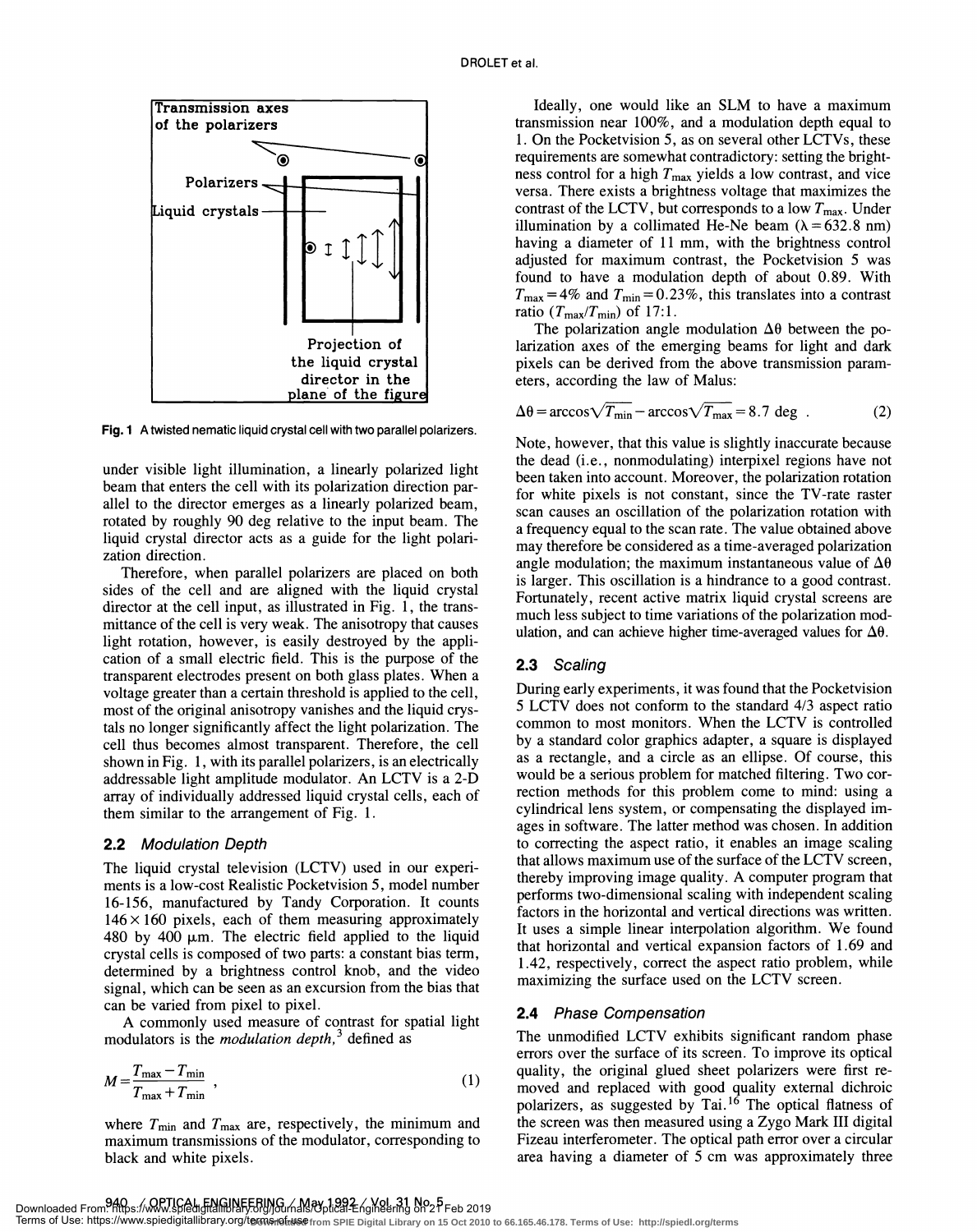He-Ne wavelengths. This corresponds to the optical quality of standard holographic plates.

The phase error may be compensated by immersing the  $\frac{1}{10}$  peak screen in a liquid gate,  $\frac{7-9}{9}$  by gluing optical flats on the higher screen,<sup>16</sup> by using holographic phase-conjugate wavefront correction<sup>26</sup> and by coding a phase-correcting pattern into there the images to be displayed.<sup>17</sup> We used the immersion technique with a mineral oil as the index matching fluid. The modified LCTV, immersed in the liquid gate, was tested with the Zygo interferometer. The flatness of the device over an area of approximately  $6.7 \text{ cm}^2$  was decreased from  $lλ$  without immersion to 0.3λ with immersion. In Sec. 4, we show that random phase errors on the LCTV screen introduce noise in reconstructed images , and that this noise is suppressed by immersing the LCTV in a liquid gate (see Fig. 4).

## 3 Unipolar BPOF Encoded by the LCTV

Liquid crystal televisions can operate in continuous intensity, phase, or polarization modulation modes. $4,14,15,18$  In our case, we chose the binary phase-only modulation mode, with the LCTV controlled by a personal computer via a standard color graphics adapter (CGA).<br>Binary phase-only filters (BPOFs) provide sharp auto-

correlation peaks and good discrimination capabilities.<sup>13,19</sup> They have been shown to be suitable for real-time optical data processing with a magneto-optic spatial light modulator.<sup>20</sup> Our goal is to encode a BPOF on a low-cost LCTV for pattern recognition.

Two different binary encodings of the phase of a filter  $H(u, v)$  are commonly used. The most popular is the bipolar binary phase-only filter (BBPOF), obtained by simply thresholding the real or imaginary part of  $H(u, v)$ :

$$
G_b(u,v) = \begin{cases} 1 & \text{if } \text{Re}[H(u,v)] > 0 \\ -1 & \text{otherwise} \end{cases}
$$
 (3)

A slightly different encoding is for the unipolar binary phaseonly  $\tilde{f}$ ilter<sup>19</sup> (UBPOF),

$$
G_u(u,v) = \begin{cases} 1 & \text{if } \text{Re}[H(u,v)] > 0 \\ 0 & \text{otherwise} \end{cases}
$$
 (4)

The unipolar BPOF,  $G_u(u, v)$ , is closely related to the bipolar BPOF,  $G_b(u, v)$ , by the simple relationship

$$
G_u(u,v) = \frac{1}{2} [G_b(u,v) + 1], \qquad (5)
$$

so that it can also be considered as a BPOF. The BBPOF has a unit modulus, with phase values of  $+\pi$  or  $-\pi$ . The UBPOF corresponds to a BBPOF plus a dc term.

Both bipolar and unipolar BPOFs are real, and their impulse responses must be Hermitian:  $g(x,y) = g^*(-x, -y)$ .<br>Therefore, the binarization operation introduces a second object in the impulse response of the filter, which is rotated by 180 deg relative to the desired impulse response  $h(x,y)$ . This inverted ghost image is a major noise source in the BPOF. A simple method for avoiding this noise is to introduce a spatial carrier in  $H(u, v)$  before the binarization.<sup>13</sup>

The UBPOF is easier to implement, since it requires only a simple on-off switching. Nevertheless, it contains a dc term that yields a bright central peak in its impulse response. The reconstructed objects must be shifted away from this peak by using a higher carrier frequency. This requires a higher space-bandwidth product for the SLM. The impulse response of an ideal BBPOF does not contain a central peak; therefore, a practical UBPOF requires a higher spacebandwidth product than the BBPOF. Moreover, the UBPOF has a lower energy efficiency than the BBPOF. Apart from those differences, the bipolar and unipolar BPOFs have similar properties for sharp autocorrelation peaks and good discrimination capability.

Figure 2 illustrates how bipolar and unipolar BPOF modulations can be implemented on an ideal twisted nematic liquid crystal cell. Direction 1 is the polarization plane of the input beam. An output beam from a dark cell is rotated by 90 deg to direction 2, whereas light emerging from a white cell is aligned with direction 3.

A bipolar BPOF is obtained by aligning the output polarizer with direction 4 in Fig.  $2(b)$ , which is perpendicular to the median line between directions 2 and 3. The output beams from dark and light pixels, after passing through the analyzer, can take on values of  $-1$  or  $+1$ . This method<sup>20</sup> can be used to encode a bipolar BPOF on a magneto-optic SLM. For the unipolar BPOF, the analyzer is aligned parallel to the polarization plane of the input beam, direction 1 in Fig. 2(a). This arrangement yields a  $\{0,1\}$  amplitude modulation.

The magneto-optic SLM is able to encode a bipolar BPOF, but as we will show, our LCTV is not able to encode this type of BPOF, because of the dc term of the LCTV. In fact, in our experiments , we always found a dc term in the LCTV whatever the orientation of the analyzer or the biasing conditions.

Assume that a filter  $G(u, v, t)$  is displayed on the LCTV screen, where the time  $t$  is used as an explicit parameter in order to take into account the raster scanning of the video signal, the intensity of the center of the impulse response is

$$
I(0,0) \propto \int_{\tau}^{\tau+T} \left| \int_{-\infty-\infty}^{\infty} \int_{-\infty}^{\infty} G(u,v,t) \, \mathrm{d}u \, \mathrm{d}v \right|^{2} \, \mathrm{d}t \quad , \tag{6}
$$

where  $T$  is the raster scan period and  $\tau$  is an arbitrary time. From Eq. (6), a necessary condition for the absence of a dc peak [i.e.,  $I(0,0) = 0$ ] is that the instantaneous spaceaveraged screen transmittance,

$$
\int_{-\infty}^{\infty} \int_{-\infty}^{\infty} G(u,v,t) \, \mathrm{d}u \, \mathrm{d}v \quad , \tag{7}
$$

always be equal to zero. Two factors contribute to the dc peak by preventing the above integral to be null at all times: the dead interpixel regions and the time variation of the polarization angle modulation.

The dead interpixel regions are a 2-D grid covered by the conductor lines on the LCTV where the liquid crystal material is almost unaffected by the electrical signal. This contributes an additional term to the required filter  $G(u, v)$ and leads the spatial integral of Eq. (7) to be nonzero.

The pixels on the LCTV screen are updated asynchronously by a raster scan mechanism using electrode time mu!-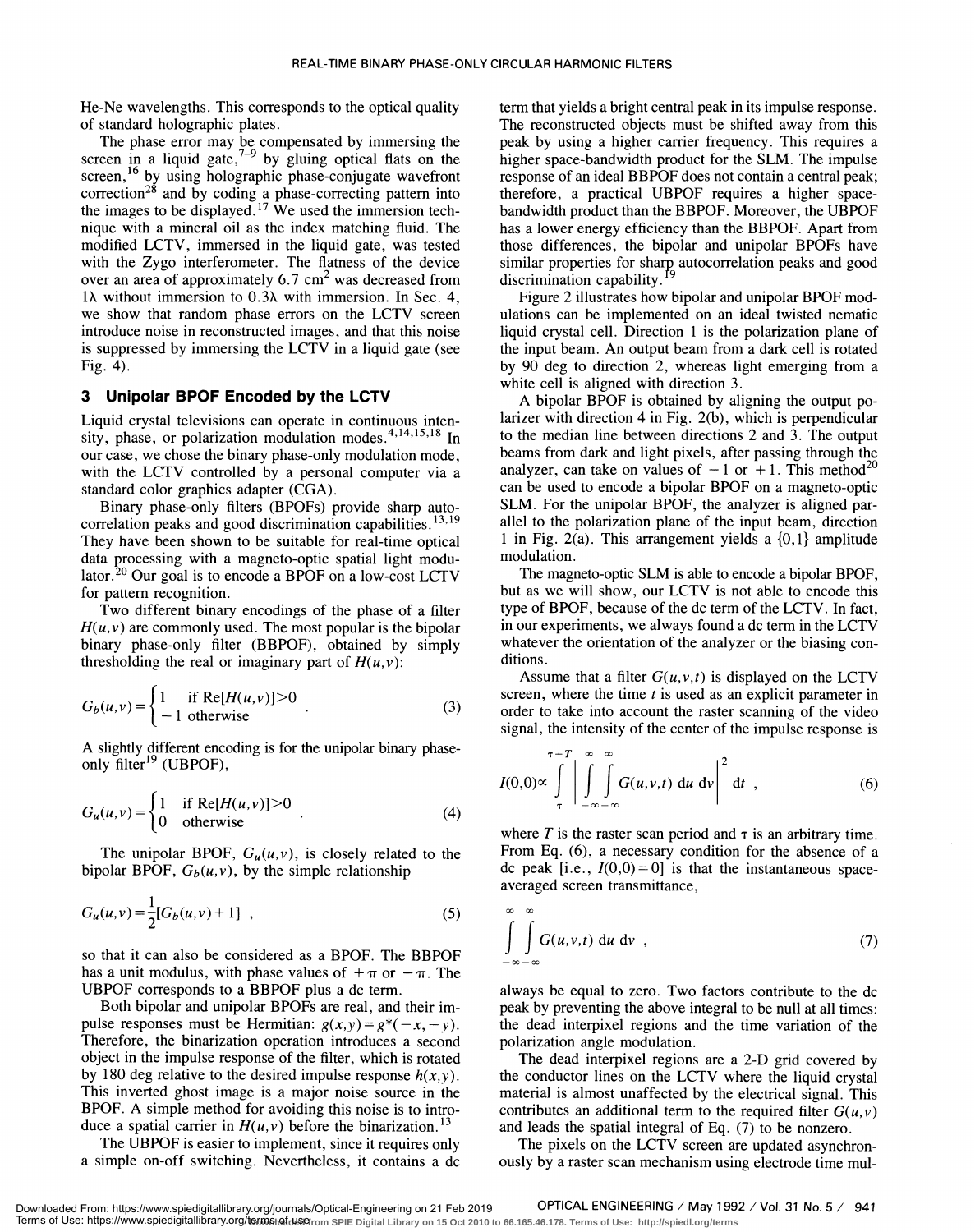

Fig. 2 Implementation of a unipolar (a) and bipolar (b) binary phase- only filter on an ideal twisted nematic liquid crystal modulator. Directions 1, 2, and 3 are, respectively, the transmission axis of the input polarizer, the polarization direction of output light for a dark pixel, and the polarization direction of output light for a white (transparent) pixel. For the UBPOF, the input and output polarizers are parallel, and the output can assume normalized values of 0 or  $+1$ . For the BBPOF, the output polarizer is aligned<sup>16,22</sup> with direction 4, and the output can take on normalized values of  $-1$  or  $+1$ .

tiplexing. The anisotropy of white pixels is not constant, but decays during a raster scan cycle. Different pixels are on different points of the decay curve, depending on their position on the screen. Since the natural symmetry of the filter is hindered by the raster scan mechanism and by the finite relaxation time of the liquid crystal material, it is very unlikely that the integral of Eq. (7) will be null at all times.

Because of the dc term on the LCTV, the light efficiency of the filter decreases . An attempt to encode an on-axis BPOF would result in a severe degradation of the impulse response caused by the dc term noise. The impulse response must then be isolated from the dc peak by using a higher carrier frequency, just as with the unipolar BPOF. Thus, the advantages of the bipolar BPOF over the unipolar BPOF vanish.

In practice, an LCTV can neither completely extinguish the input beam nor have a total transmittance. Therefore, the amplitude modulation performed by the LCTV is  $\{C,D\}$ rather than  $\{0, 1\}$ . The values of C and D depend on the biasing and addressing conditions of the LCTV. From Sec. 2.2, we obtain the values  $C = (0.0023)^{1/2} = 0.048$  and  $D = (0.04)^{1/2} = 0.20$ . The filter  $\{C, D\}$  is equivalent to a unipolar BPOF  $\{0,1\}$  multiplied by  $D - C$ , plus C.

In the above configuration, the LCTV performs a polarization modulation, which is translated into an amplitude modulation by the analyzer. In our experiments, we found that the LCTV can operate even without using an analyzer. This phenomenon was first observed and explained by Tam.<sup>14</sup> In fact, the LCTV yields a 2-D image just after its screen, in which all the pixels have the same amplitude, but two different polarization orientations. The far-field diffraction of this polarization modulated image can be seen as a superposition of two diffraction patterns . One has its polarization axis parallel to direction 2 in Fig. 2(a), with an amplitude modulation of  $\{1, \cos \Delta\theta\}$ , whereas the other has its polarization axis perpendicular to direction 2, with an amplitude modulation of  $\{0, \sin \Delta \theta\}$ , where  $\Delta \theta$  is the angle between directions 2 and 3, i.e. , the angle of polarization modulation. Since the two patterns have perpendicular polarizations, they do not interfere with each other. The image

x detected by a square-law detector in the far field is the sum of the intensities of those two diffraction patterns. The LCTV can therefore operate without an analyzer. In this operation mode, we have two similar unipolar BPOFs with different amplitude modulations. Their outputs are superimposed by addition of intensity. This mode increases the light effipeak is also increased because the filter  $\{1, \cos \Delta \theta\}$  contains a significant dc term.

#### 4 Image Reconstruction

is given by to confirm the LCTVs ability to be used as a filter support medium. The unipolar BPOF  $G_u(u, v)$  of an object  $h(x, y)$ was computed according to Eq. (4) and fed to the LCTV by a computer via the video input jack. The inverse Fourier transform  $g(x, y)$  of  $G_u(u, v)$  is a reconstruction of the object  $h(x, y)$ , which mainly consists of its edges because of the high-pass property of the BPOF. The pixel grid structure of the LCTV screen forms a well-developed regular diffraction pattern in the output plane. The LCTV features a regular pixel grid, where each pixel has width and height of  $a$  and  $b$ , respectively, and where the horizontal and vertical center-to-center distances between two pixels are, respectively,  $\alpha$  and  $\beta$ , as shown in Fig. 3. On the Pocketvision 5, we have  $\alpha = 482 \mu m$  and  $\beta = 406 \mu m$ . Remember from Sec. 3 that the LCTV translates a UBPOF  $G(u, v)$  having values of  $\{0,1\}$  into transmittances of  $\{C,D\}$ , where  $C \neq 0$ . The transmittance of the screen displaying the filter  $G(u, v)$ 

$$
D(u, v) = \sum_{m} \sum_{n} \text{rect}\left[\frac{u\lambda f - m\alpha}{a}, \frac{v\lambda f - n\beta}{b}\right]
$$

$$
\times \left[ (D - C)G\left(\frac{m\alpha}{\lambda f}, \frac{n\beta}{\lambda f}\right) + C \right],
$$
 (8)

where  $f$  is the focal length of the Fourier transform lens. In our experiments,  $f= 180$  cm. The LCTV is illuminated with a collimated He-Ne beam with  $\lambda = 632.8$  nm. Taking the inverse Fourier transform, it can be shown<sup>21</sup> that the reconstruction plane is given by

$$
d(x,y) \approx \frac{ab}{\lambda^2 f^2} \sum_{m} \sum_{n} \left\{ \text{sinc}\left(\frac{am}{\alpha}\right) \text{sinc}\left(\frac{bn}{\beta}\right) \times \left[ (D-C)g \left( x - \frac{m\lambda f}{\alpha}, y - \frac{n\lambda f}{\beta} \right) + C\delta \left( x - \frac{m\lambda f}{\alpha}, y - \frac{n\lambda f}{\beta} \right) \right] \right\}.
$$
 (9)

Each pair of values  $(m, n)$  can be seen as designating a diffraction order in the reconstruction plane. Each such order contains a Dirac delta function and a reconstructed image  $g(x, y)$ . The reconstruction of a BPOF,  $g(x, y)$ , contains two objects: the desired object and a ghost inverted image. When a spatial frequency carrier is used, these objects are shifted symmetrically relative to the central delta function. The relative intensities of the different diffraction orders are

Terms of Use: https://www.spiedigitallibrary.org/terms<del>i</del>ofideserrom SPIE Digital Library on 15 Oct 2010 to 66.165.46.178. Terms of Use: http://spiedl.org/terms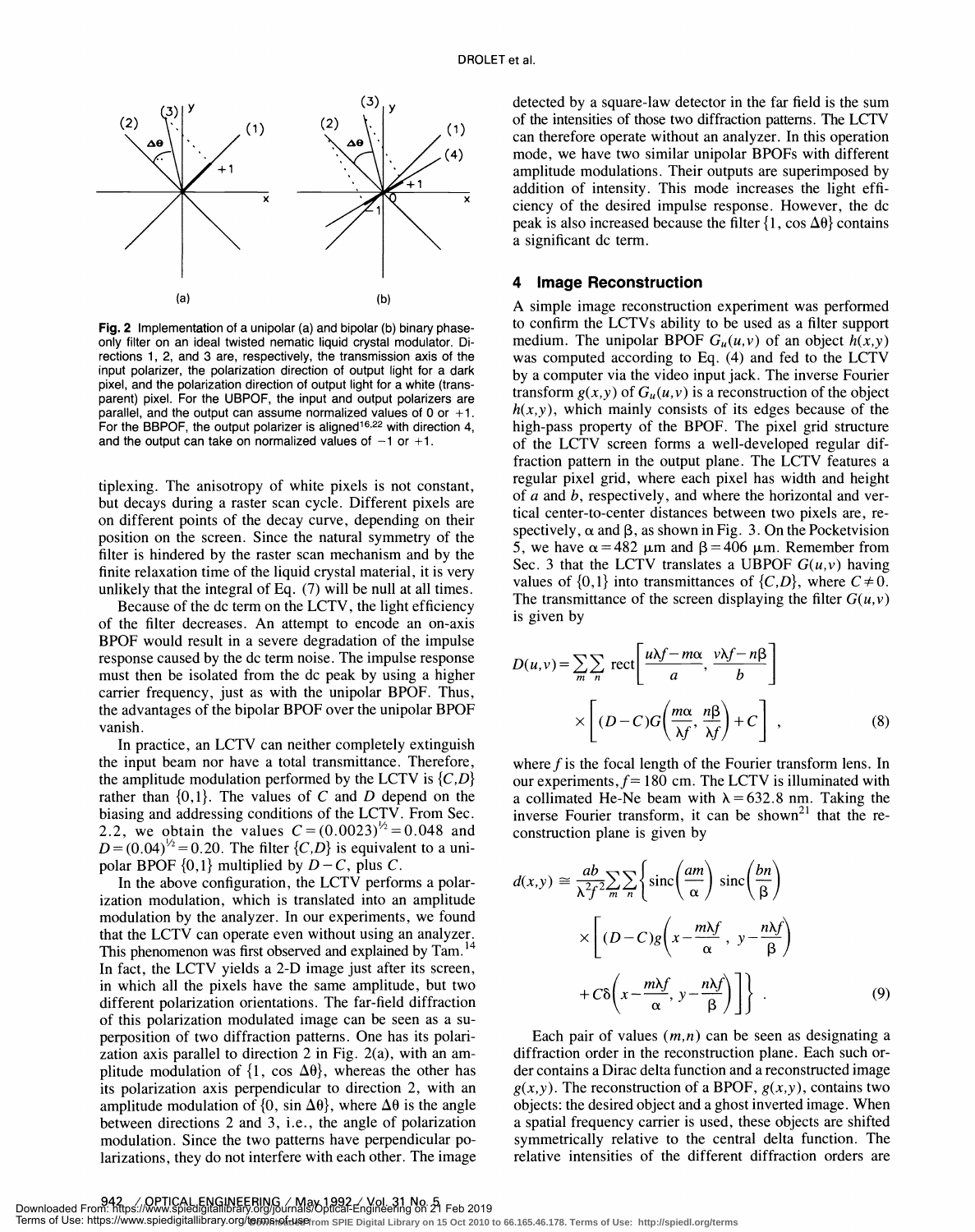

Fig. 3 Model of the LCTV screen.

governed by the two sine functions . The horizontal and vertical distances between diffraction orders, respectively given by  $\lambda f/\alpha = 2.4$  mm and  $\lambda f/\beta = 2.8$  mm, agree with those measured on experimental reconstructions such as those of Fig. 4.

Reconstructions of the outline of a space shuttle are shown in Fig. 4(a) with and in Fig. 4(b) without immersion of the LCTV screen in the liquid gate. The immersion obviously reduces the noise in the reconstructed image caused by random phase errors in the LCTV glass plates. The double reconstruction is a natural consequence of binarizing the matched filter; the diffraction orders are attributable to the pixel grid of the LCTV and to the dead interpixel areas, as discussed above.

Since the obtained reconstructions are very sharp and clear, our modified LCTV is ready to be used in the filter plane of a 4-f optical correlator.

#### 5 Correlation with a BPOF

A conventional 4-f image correlator using a LCTV in its filter plane is illustrated in Fig. 5. The alignment of the filter plane of such a correlator is often critical. With the use of a computer-controlled LCTV in its filter plane, its alignment can be greatly simplified if the computer can shift the displayed filter on the LCTV screen in tiny increments. A custom software program was written for this purpose. It also provides an arbitrary scaling capability that is useful in matching the size of the filter to the optically generated Fourier transform of the input scene.

The results of two optical correlation experiments are presented in Figs. 6 and 7. The former used binary letters of the roman alphabet, whereas the latter used the binarized images of several aircraft. The filters displayed on the LCTV<br>were unipolar BPOEs obtained from the Fourier transforms Laser Collimator were unipolar BPOFs obtained from the Fourier transforms Laser of the reference objects multiplied by an appropriate carrier in order to shift the correlation function away from the zeroorder diffraction pattern in the output plane. In the first experiment, the reference image is the letter E; the maximum intensity of its correlation with each of the letters E, F, P, M, G, I, and A is illustrated in Fig. 6. The experimental results are presented alongside the correlation intensities predicted by a computer simulation of a hypothetical correlator featuring ideal spatial light modulators (modulation depth equal to one, no dead regions) in its input and filter planes.

Although the discrimination capability of the LCTV correlator is not exactly as good as predicted by the computer simulation, experimental and simulated correlation peak intensities definitely follow similar trends, and there are no false alarms. The correlation intensity corresponding to the







(b)

Fig. 4 Reconstruction of the outline of a space shuttle from its binary phase-only matched filter displayed on the LCTV, with (a) and without (b) immersion in a liquid gate.



Fig. 5 The LCTV is used as the support medium for binary phaseonly filters in the Fourier plane of a conventional 4-f image correlator.

worst discrimination case (letter F) is only 47% of the autocorrelation of the letter E, which is a very good performance.

An American space shuttle is used as the reference image for the second experiment. The peak intensities of its correlation with several aircraft (shuttle with bay open, Lightning, SST, X-29, F-102A and glider, illustrated in Fig. 8) were calculated on a computer and compared to the outputs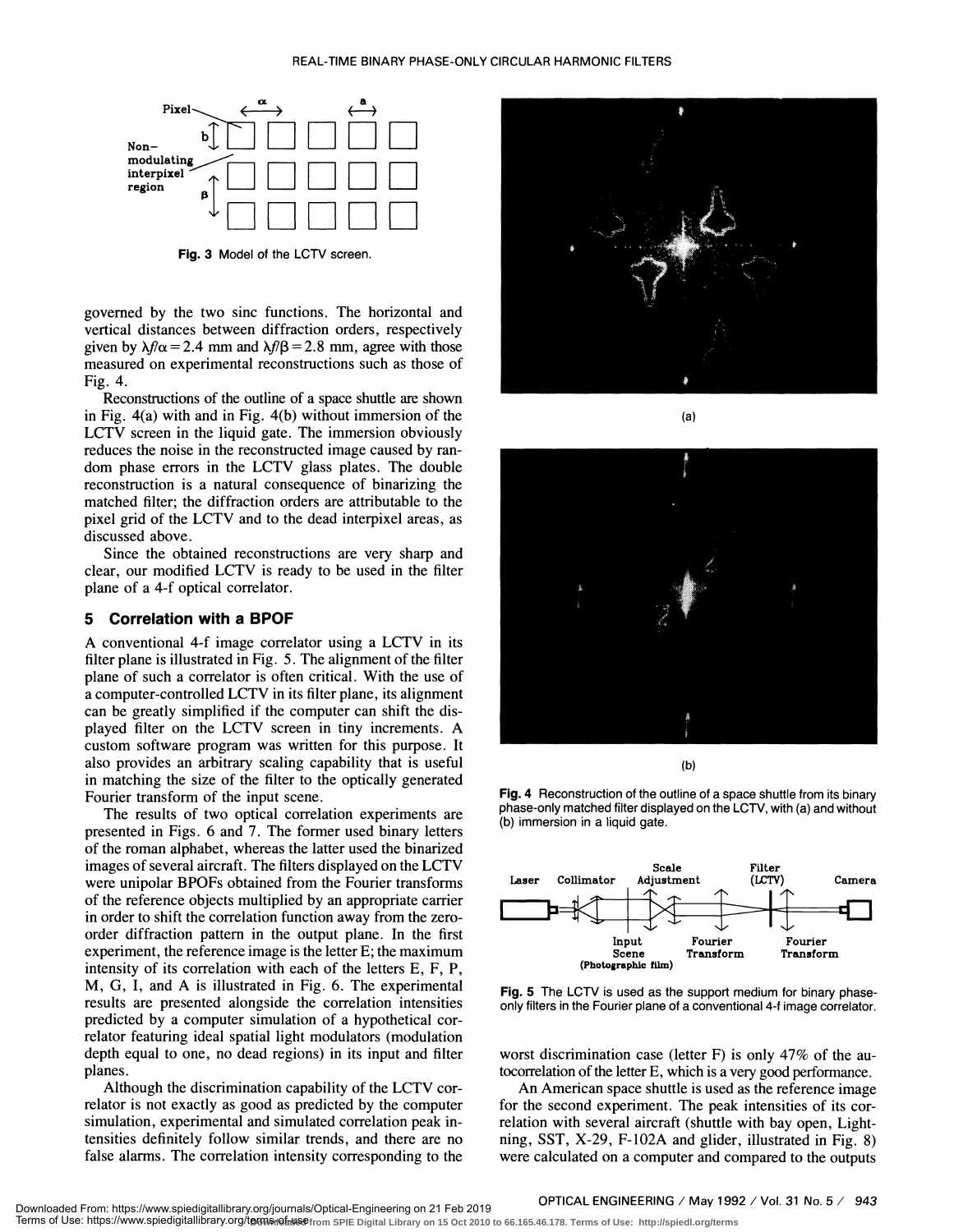

Fig. 6 Correlation peak intensities of seven letters of the roman alphabet with the binary phase-only filter of letter E.



Fig. 7 Correlation peak intensities. The LCTV displays the binary phase-only filter of the shuttle.

measured on the optical correlator. The results are presented in Fig. 7.

Here again, the correlator functions as expected. The worst performance is with the shuttle with bay open, whose detection level is 74% of that obtained for the shuttle with bay shut. The discrimination capability is still good, although not as much as that obtained with the letters.

## 6 Circular Harmonic Filtering

Any image  $f(r, \theta)$  can be expressed as a circular harmonic expansion

$$
f(r,\theta) = \sum_{m=-\infty}^{\infty} f_m(r) \exp(jm\theta) , \qquad (10)
$$

where

$$
f_m(r) = \frac{1}{2\pi} \int_{0}^{2\pi} f(r,\theta) \exp(-jm\theta) d\theta
$$
 (11)

The  $m'$  th term in the above series is called the  $m'$  th circular harmonic component of the object  $f(r, \theta)$ . It can be shown<sup>22</sup> that the intensity of the correlation of an object with any of its circular harmonic components is rotation and translation



Fig. 8 Images of aircraft whose correlation with the space shuttle was performed by the optical correlator. From left to right and top to bottom: upright shuttle, shuttle with bay open, Lightning, X-29, SST, shuttle rotated by 90 deg, glider, shuttle rotated by 45 deg, and F-102A.

invariant. One can therefore provide a correlator with rotation invariance by substituting the Fourier transform of a circular harmonic component of the reference object for the matched filter. This Fourier transform is called a circular harmonic filter.

A binary phase-only circular harmonic filter (BPOCHF) can be obtained from a circular harmonic filter exactly as a BPOF is obtained from a matched filter. The resulting filter is rotation invariant and has a good discrimination capability.<sup>19,23,24</sup>

Two series of rotation invariant correlation results are presented, one for letters of the roman alphabet, and one for aircraft. The filter displayed on the liquid crystal television was the second-order BPOCHF of the reference object.

Figure 9 illustrates the correlation peak intensities for the letters A, upright E  $(E,000)$ , E rotated by 45 deg  $(E,045)$ , E rotated by 90 deg  $(E,090)$ , F, G, I, M and P. As before, the reference image is the upright letter E. Since the correlation intensities of the three rotated reference images are almost equal, rotation invariance is achieved. A comparison of Figs. 6 and 9 makes it obvious that the addition of rotation invariance somewhat decreases the discrimination capabilities of the correlator. Nevertheless, there are no false alarms, and the performance of the LCTV correlator is still good. The relatively low correlation peak produced by the computersimulated correlator for letter E rotated by 45 deg is attributable to aliasing.

Correlation results for the set of aircraft images are presented in Fig. 10. Here again, rotation invariance is obtained. The F-102A airplane, however, is detected almost as strongly as the shuttles. Several other airplanes have detection levels that are very close to that of the shuttles. This could make the correlator unreliable in the presence of noise. Therefore, our rotation invariant correlator seems

Downloaded From: https://www.spiedigitallibrary.org/journals/Optical-Engineering on 21 Feb 2019<br>Terms of Use: https://www.spiedigitallibrary.org/termsnof-userrom SPIE Digital Library on 15 Oct 2010 to 66.165.46.178. Terms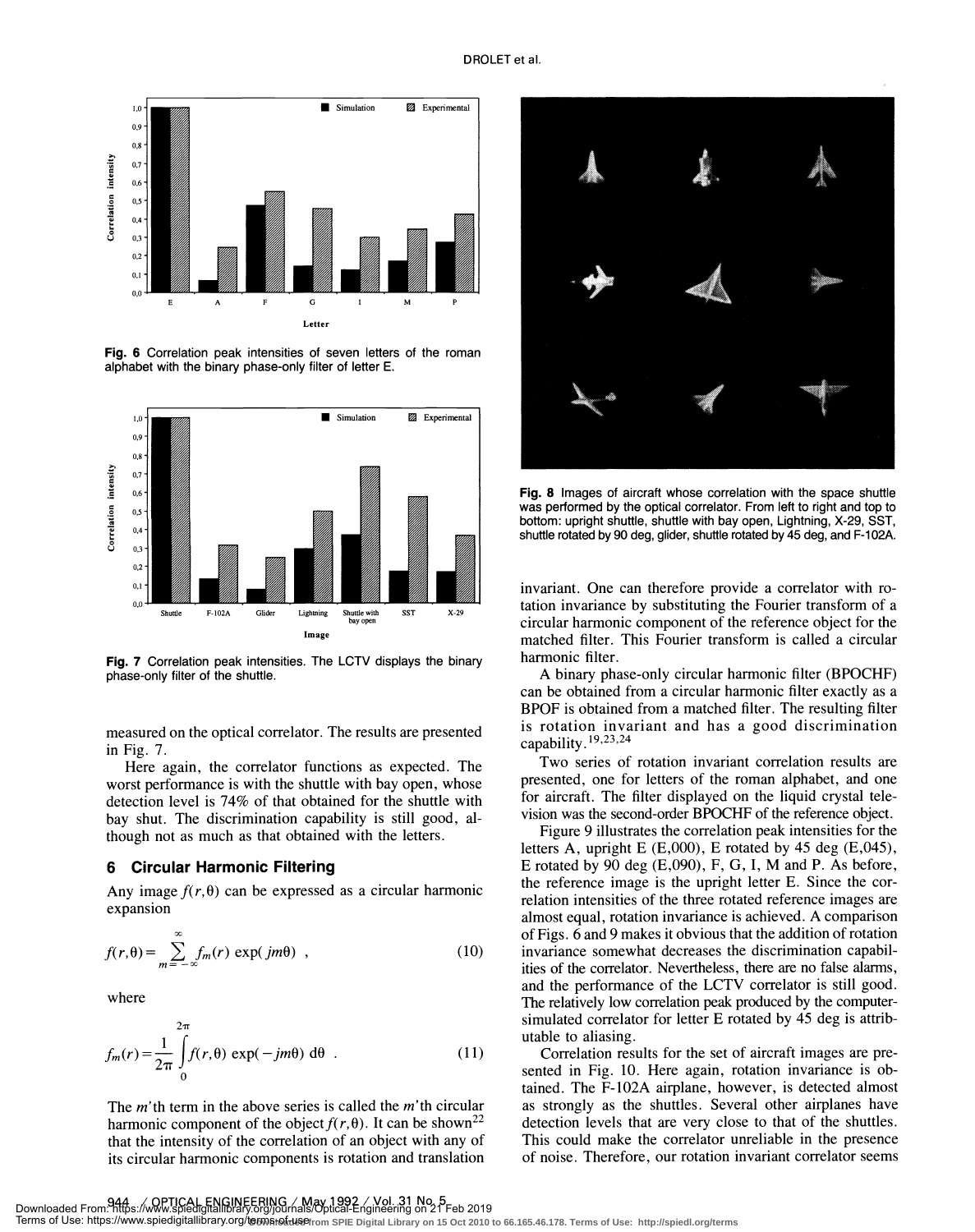

Fig. 9 Correlation peak intensities for letters of the roman alphabet. The LCTV displays the binary phase-only second-order circular harmonic filter of the letter E.



Fig. 10 Correlation peak intensities. The LCTV displays the binary 12. phase-only second-order circular harmonic filter of the upright shuttle.

to be more reliable with letters than with aircraft. For the latter, discrimination could be increased by using circular harmonic composite filters or other discrimination-enhancing and regional composite filters methods. $25,26$ 

## 7 Conclusion

A low-cost modified LCTV has been used in the Fourier plane of a real-time VanderLugt optical correlator. Because of the low contrast and low resolution of the LCTV, and due to the inevitable presence of a dc peak in the impulse response of a filter displayed on the device, the LCTV is most suitable to display unipolar BPOFs. Coupled with adequate computer software, the LCTV eases the alignment of the correlator. Experimental results for optical binarized matched filters and rotation invariant circular harmonic filters using the LCTV show good performance, comparable to that obtained by computer simulation of an ideal modulator. An optical correlator with an LCTV in its filter plane can be used for laboratory experimentation when a costly  $\frac{0 \text{ nly an}}{(1989)}$ magneto-optic SLM is not available. LCTVs have a definite  $_{25}$ potential to be used in the filter plane of real-time optical correlators, especially with their rapidly improving contrast and resolution.

#### Acknowledgments

We express our gratitude to Lin Li for his help during the interferometric measurements. This research was supported in part by the Natural Sciences and Engineering Research Council of Canada and the Fonds pour la Formation des Chercheurs et l'Aide a la Recherche du Québec.

## **References**

- 1. H. K. Liu, J. A. Davis, and R. A. Lilly, "Optical-data-processing properties of a liquid-crystal television spatial light modulator," Opt.<br>
Lett. 10(12), 635–637 (1985).<br>
2. J. A. McEwan, A. D. Fisher, P. B. Rolsma, and J. N. Lee, "Optical-
- processing characteristics of a low-cost liquid crystal display device," J. Opt. Soc. Am. 2(13), 8 (1985).
- 3. G. D. Boreman and E. R. Raudenbush, ' 'Modulation depth characteristics of a liquid crystal television spatial light modulator," Appl.
- Opt. 27(14), 2940–2943 (1988).<br>4. E. Kaneko, "Liquid crystal TV displays: Principles and applications<br>of liquid crystal displays," in Advances in Optoelectronics, T. Okoshi, Ed., KTK Scientific Publishers (1988).<br>5. K. Lu and B. E. A. Saleh, "Theory and design of the liquid crystal
- TV as an optical spatial phase modulator,''  $\tilde{O}pt$ . Eng. 29(3), 240–246 (1990).
- 246 (1990). 6. H. K. Liu and T. H. Chao, "Liquid crystal television spatial light
- modulators," *Appl. Opt.* **28**(22), 4772–4780 (1989).<br>7. M. Young, "Low-cost LCD video display for optical processing,"
- Appl. Opt. 25(7), 1024–1026 (1986).<br>8. F. T. S. Yu, S. Jutamulia, and X. L. Huang, "Experimental application of low-cost liquid crystal TV to white-light optical signal pro-<br>cessing,'' Appl. Opt. 25(19), 3324–3326 (1986).<br>9. F. Mok, J. Diep, H. K. Liu, and D. Psaltis, "Real-time computer-
- generated hologram by means of liquid-crystal television spatial light
- modulator," Opt. Lett. 11(11), 748–750 (1986).<br>10. F. T. S. Yu, T. Lu, and X. Yang, "Optical neural network with pocket-sized liquid-crystal televisions," *Opt. Lett.* **15**(15), 863–865
- $\frac{22}{2}$   $\frac{1}{2}$  (1990).<br>
X<sup>29</sup> 11. F. T. S. Yu, S. Jutamulia, T. W. Lin, and D. A. Gregory, "Adaptive real-time pattern recognition using a liquid crystal TV-based joint<br>transform correlator," *Appl. Opt.* **26**, 1370–1372 (1987).<br>12. J. L. Horner, "Is phase correction required in SLM-based optical
	-
	- correlators?" Appl. Opt. 27(3), 436–438 (1988).<br>13. L. Horner and J. Leger, "Pattern recognition with binary phase-<br>only filters," Appl. Opt. 24, 609–611 (1985).<br>14. E. Tam, PhD Thesis, "Modulation properties of a twisted
	- liquid crystal spatial light modulator and its application in a joint transform correlator,' ' Pennsylvania State University (1990). 15. J. C. Kirsch, J. A. Laudin, and D. A. Gregory, "Hybrid modulation
	- properties of the Epson LCTV," Proc. SPIE 1558, 432—441 (1991).
	- 16. A. M. Tai, "Low-cost LCD spatial light modulator with high optical quality," *Appl. Opt.* **25**(9), 1380–1382 (1986).<br>17. H. M. Kim, J. W. Jeong, M. H. Kang, and S. I. Jeong, "Phase
	- correction of a spatial light modulator displaying a binary phase-only<br>filter,'' *Appl. Opt.* 27(20), 4167–4168 (1988).<br>18. N. Konforti, E. Marom, and S. T. Wu, "Phase-only modulation with
	- twisted nematic liquid-crystal spatial light modulators," Opt. Lett.<br>13(3), 251-253 (1988).
	- 19. L. Leclerc, Y. Sheng, and H. H. Arsenault, "Optical binary phaseonly filters for circular harmonic correlations," Appl. Opt. 30, 4643-4649
	- 20. D. Psaltis, E. G. Paek, and S. S. Venkatesh, "Optical image correlation with a binary spatial light modulator,"  $Opt$ .  $Eng. 23(6)$ , 698– 704 (1984). 21 . L. Leclerc, ''Etude comparative de différentes méthodes de filtrage
	- de phase d'harmoniques circulaires, ' ' PhD Thesis, Université Laval (1992).
	- 22. Y. N. Hsu, H. H. Arsenault, and G. April, "Rotation-invariant digital pattern recognition using the circular harmonic expansion," Appl. Opt. 21, 4012-4015 (1982).
	- 23. J. Rosen and J. Shamir, ' 'Circular harmonic phase filters for efficient rotation-invariant pattem recognition," App!. Opt. 27, 2895—2899 (1988).
	- 24. L. Leclerc, Y. Sheng, and H. H. Arsenault, "Rotation invariant phaseonly and binary phase-only correlation," Appl. Opt. 28(6), 1251-1256 (1989). 25. Y. Sheng, L. Leclerc, and H. H. Arsenault, "Multiplexed binary
	- phase-only circular harmonic filters," Proc. SPIE 1564, 320—329(1991).
	- 26. L. Leclerc, Y. Sheng, and H. H. Arsenault, "Circular harmonic covariance filters for rotation invariant object recognition and discrimination," Opt. Comm. 85, 299—305 (1991).

#### OPTICAL ENGINEERING / May 1992 / Vol. 31 No. 5 / 945

Downloaded From: https://www.spiedigitallibrary.org/journals/Optical-Engineering on 21 Feb 2019<br>Terms of Use: https://www.spiedigitallibrary.org/termോളിഷേണം SPIE Digital Library on 15 Oct 2010 to 66.165.46.178. Terms of